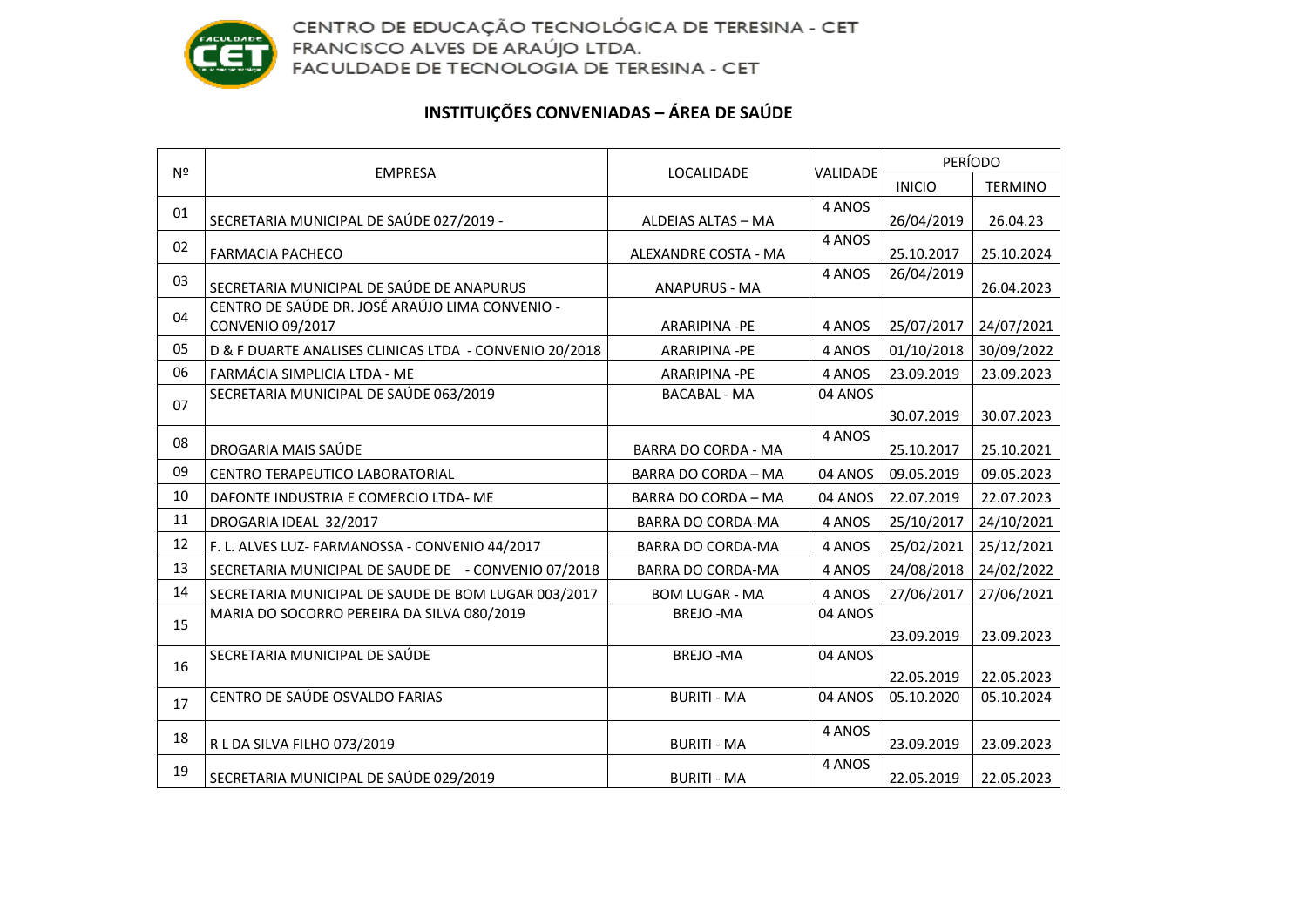

| 20 | M S C SILVA FARMACIA LTDA - ME 074/2019                       | <b>BURITI-MA</b>           | 04 ANOS | 20.09.2019  | 30.09.2023 |
|----|---------------------------------------------------------------|----------------------------|---------|-------------|------------|
| 21 | F. DAS CHAGAS SOUSA FORTES MELO / DROGARIA FORTES             |                            |         |             |            |
|    | 084/2019                                                      | CHAPADINHA - MA            | 4 ANOS  | 23.09.2019  | 23.09.2023 |
| 22 | FARMÁCIA AMORIM 025/2017                                      | COLINAS-MA                 | 4 ANOS  | 25/10/2017  | 24/10/2021 |
| 23 | FUNDO MUNICIPAL DE SAUDE - 028/2019                           | ELESBAO VELOSO - PI        | 4 ANOS  | 26/04/2019  | 26/04/2023 |
| 24 | J. S. RODRIGUES DROGARIA MEE 093/2019                         | ELESBAO VELOSO - PI        | 4 ANOS  | 23/09/2019  | 23/09/2023 |
|    | SECRETARIA MUNICIPAL DE SAUDE DE ESPERANTINA -                |                            |         |             |            |
| 25 | CONVENIO 008/2017                                             | <b>ESPERANTINA - PI</b>    | 4 ANOS  | 29/06/2017  | 29/06/2021 |
| 26 | <b>DROGARIA CARVALHO</b>                                      | <b>ESPERANTINA - PI</b>    | 4 ANOS  | 07/01/2019  | 07/01/2023 |
| 27 | LACESP - LABORATORIO DE ANALISES CLINICAS                     | ESPERANTINA - PI           | 4 ANOS  | 08/02/2019  | 08/02/2023 |
| 28 | SECRETARIA MUNICIPAL DE SAÚDE DE ESPERANTINOPOLIS             | ESPERANTINOPOLIS - MA      | 4 ANOS  | 20.08.20197 | 20.08.2021 |
| 29 | FARMACI FÉ EM DEUS                                            | <b>GONÇALVES DIAS - MA</b> | 4 ANOS  | 25.10.2017  | 25.10.2021 |
| 30 | LINDALVA DE QUEIROZ O. ALVES - ME / FARMÁCIA QUEIROZ          | <b>GONÇALVES DIAS - MA</b> | 4 ANOS  | 02.02.2018  | 02.02.2022 |
| 31 | SECRETARIA MUNICIPAL DE SAÚDE 014/2019                        | <b>GONÇALVES DIAS - MA</b> | 4 ANOS  | 12/03/2019  | 12/03/2023 |
| 32 | NOVADERMA FARMACIA DE MANIPULAÇÃO                             | <b>IMPERATRIZ - MA</b>     | 02 ANOS | 01/02/2019  | 01/02/2021 |
| 33 | F. D. M. OLIVEIRA-ME - CONVENIO 015/2018                      | LAGO DA PEDRA-MA           | 4 ANOS  | 02/05/2018  | 01/05/2022 |
| 34 | SECRETARIA MUNICIPAL DE SAUDE DE LAGO DA PEDRA-MA<br>004/2017 | LAGO DA PEDRA-MA           | 4 ANOS  | 27/06/2017  | 26/06/2021 |
| 35 | SECRETARIA MUNICIPAL DE SAUDE DE LAGO DO JUNCO-MA             | LAGO DO JUNCO-MA           | 4 ANOS  | 23/01/2018  | 22/01/2022 |
| 36 | HOSPITAL DE LAGO DOS RODRIGUES 025/2018                       | LAGO DOS RODRIGUES - MA    | 4 ANOS  | 17/12/2018  | 17/12/2022 |
| 37 | L. A. IBIAPINA - ME - CONVENIO 026/2018                       | LAGO DOS RODRIGUES - MA    | 4 ANOS  | 17/1282018  | 17/12/2022 |
| 38 | DROGARIA CASTRO 060/2019                                      | LUZILANDIA- PI             | 04 ANOS | 19.07.2019  | 19.07.2023 |
| 39 | FUNDO MUNICIPAL DE SAÚDE - MARANHÃOZINHO-MA<br>095/2019       | MARANHÃOZINHO-MA           | 4 ANOS  | 22.10.2019  | 22.102023  |
|    | LAB. DE ANÁLISES CLÍNICAS MAYELE MARCELINO 003/2020           | MARCOLANDIA - MA           | 4 ANOS  |             |            |
| 40 |                                                               |                            |         | 27.01.2020  | 27.01.2024 |
| 41 | SECRETARIA MUNICIPAL DE SAÚDE 033/2019                        | MARCOLÂNDIA - PI           | 4 ANOS  | 23.05.2019  | 23.05.2023 |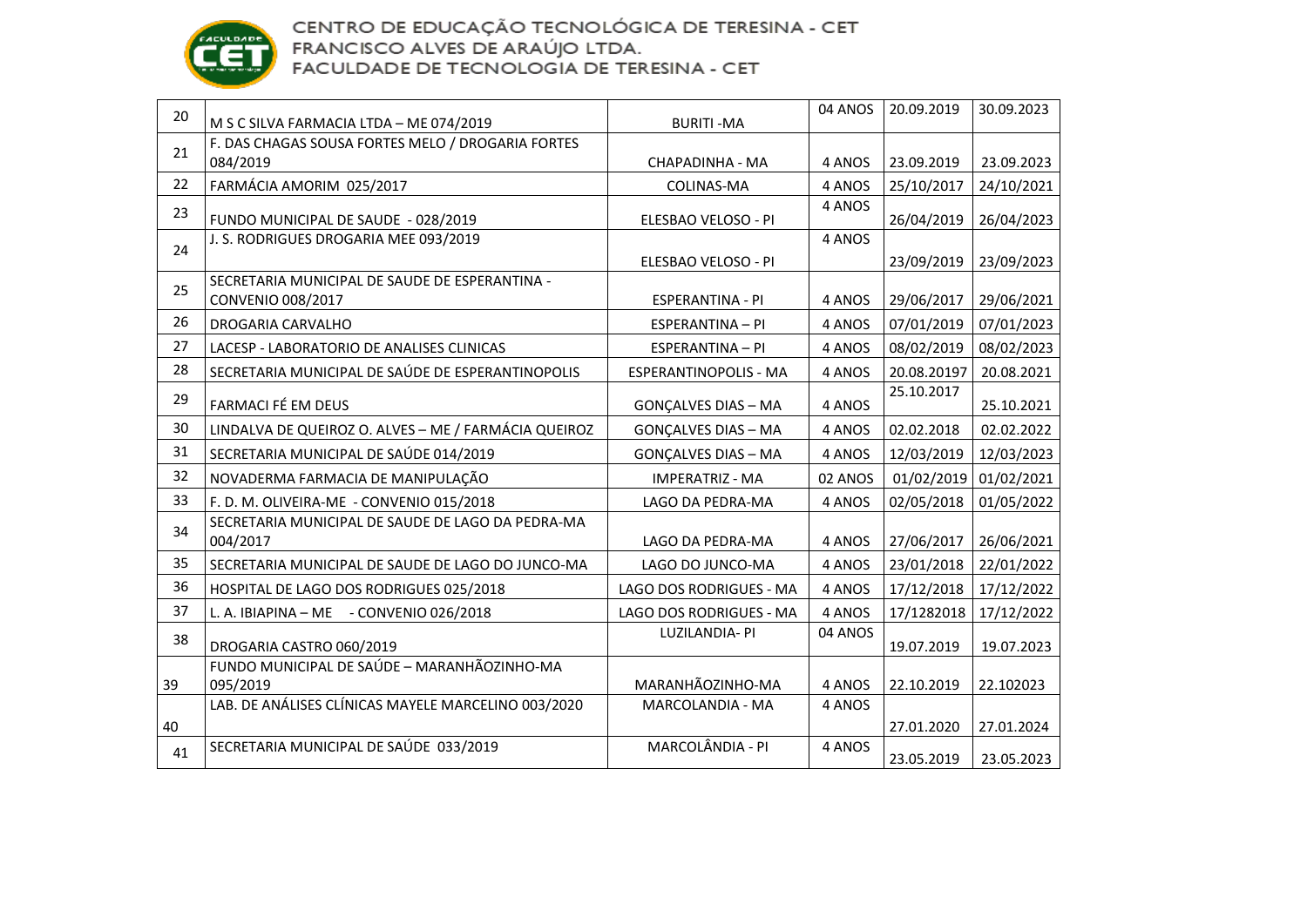

|    | UNIDADE BÁSICA AVANÇADA DE SAÚDE                               | MASSAPÊ DO PIAUÍ      | 4 ANOS |            | 24.05.2023 |
|----|----------------------------------------------------------------|-----------------------|--------|------------|------------|
| 42 |                                                                |                       |        | 24.05.2019 |            |
|    | J N SOARES ROSA & CIA LTDA - ME076/2019                        | PAES LANDIM - PI      |        |            | 23.09.2023 |
| 43 |                                                                |                       |        | 23.09.2019 |            |
| 44 | FARMÁCIA CASTRO - CONVENIO 28/2017                             | PARAIBANO-MA          | 4 ANOS | 25/10/2017 | 25/10/2021 |
| 45 | <b>FRANCI FARMA</b>                                            | PARAIBANO-MA          | 4 ANOS | 25/10/2017 | 25/10/2021 |
| 46 | SECRETARIA MUNICIPAL DE SAÚDE - CONVENIO 54/2017               | PARAIBANO-MA          | 4 ANOS | 26/12/2017 | 26/12/2021 |
| 47 | SECRETARIA MUNICIPAL DE SAÚDE DE PARNAGUA-PI                   | PARNAGUA - PI         | 4 ANOS | 02.03.2020 | 02.03.2024 |
| 48 | FARMÁCIA OLIVEIRA 022/2017                                     | PASSAGEM FRANCA-MA    | 4 ANOS | 25/10/2017 | 24/10/2021 |
|    | R DE CARVALHO COSTA 090/2019                                   | PAULISTANA - PI       | 4 ANOS |            |            |
| 49 |                                                                |                       |        | 25.09.2019 | 25.09.2023 |
| 50 | C G LAB CLICIAS LTDA - LABMEDICA                               | PEDREIRAS - MA        | 4 ANOS | 05.02.2019 | 05.02.2023 |
|    |                                                                |                       | 4 ANOS |            |            |
| 51 | IONALDO CARDOSO SANTOS - FARMÁCIA SANTA RITA                   | PEDREIRAS - MA        |        | 03.10.2017 | 03.10.2021 |
| 52 | M.INÁCIO DA SILVA FILHO COMÉRCIO                               | PEDREIRAS-MA          | 4 ANOS | 03.01.2018 | 03.01.2022 |
| 53 | SECRETARIA MUNICIPAL DE SAUDE DE PEDREIRAS -                   |                       |        |            |            |
|    | CONVENIO 05/2017                                               | PEDREIRAS-MA          | 4 ANOS | 27/06/2017 | 26/06/2021 |
| 54 | HOSPITAL JESUS DE NAZARE 039/2019                              | PENALVA - MA          | 4 ANOS |            |            |
|    |                                                                |                       |        | 06.05.2019 | 06.05.2023 |
| 55 | M. DE S. GARROS NETO 067/2019                                  | PENALVA - MA          | 4 ANOS |            |            |
|    |                                                                |                       |        | 24/09/2019 | 24/09/2023 |
| 56 | SECRETARIA MUNICIPAL DE SAUDE DE PERI-MIRIM                    | PERI MIRIM - MA       | 4 ANOS | 25/10/2018 | 25/10/2022 |
| 57 | SODRÉ FARMA 039/2017                                           | PERI MIRIM -MA        | 4 ANOS | 25/10/2017 | 25/10/2021 |
| 58 | A.C. DO L. SILVA-ME - CONVENIO 17/2018                         | POÇÃO DE PEDRAS-MA    | 4 ANOS | 21/05/2018 | 20/05/2022 |
| 59 | LAB. DE ANALISES CLINICAS SANTA LUZIA LTDA-ME - CON<br>20/2018 | POÇÃO DE PEDRAS-MA    | 4 ANOS | 02/08/2018 | 01/08/2022 |
|    | SECRETARIA MUNICIPAL DE POÇÃO DE PEDRAS - CONVENIO             |                       |        |            |            |
| 60 | 10/2017                                                        | POÇÃO DE PEDRAS-MA    | 4 ANOS | 25/07/2017 | 24/07/2021 |
| 61 | DROGARIA PACHECO                                               | PRESIDENTE DUTRA - MA | 4 ANOS | 25/10/2017 | 25/10/2021 |
| 62 |                                                                |                       |        | 02/03/2018 | 02/03/2022 |
|    | DROGARIA MAIS SAUDE                                            | PRESIDENTE DUTRA - MA | 4 ANOS | 05.08.2019 | 05.08.2023 |
| 63 | FARMA ECONOMICA LTDA - CONVENIO 08/2018                        | PRESIDENTE DUTRA - MA | 4 ANOS | 24/02/2018 | 23/02/2022 |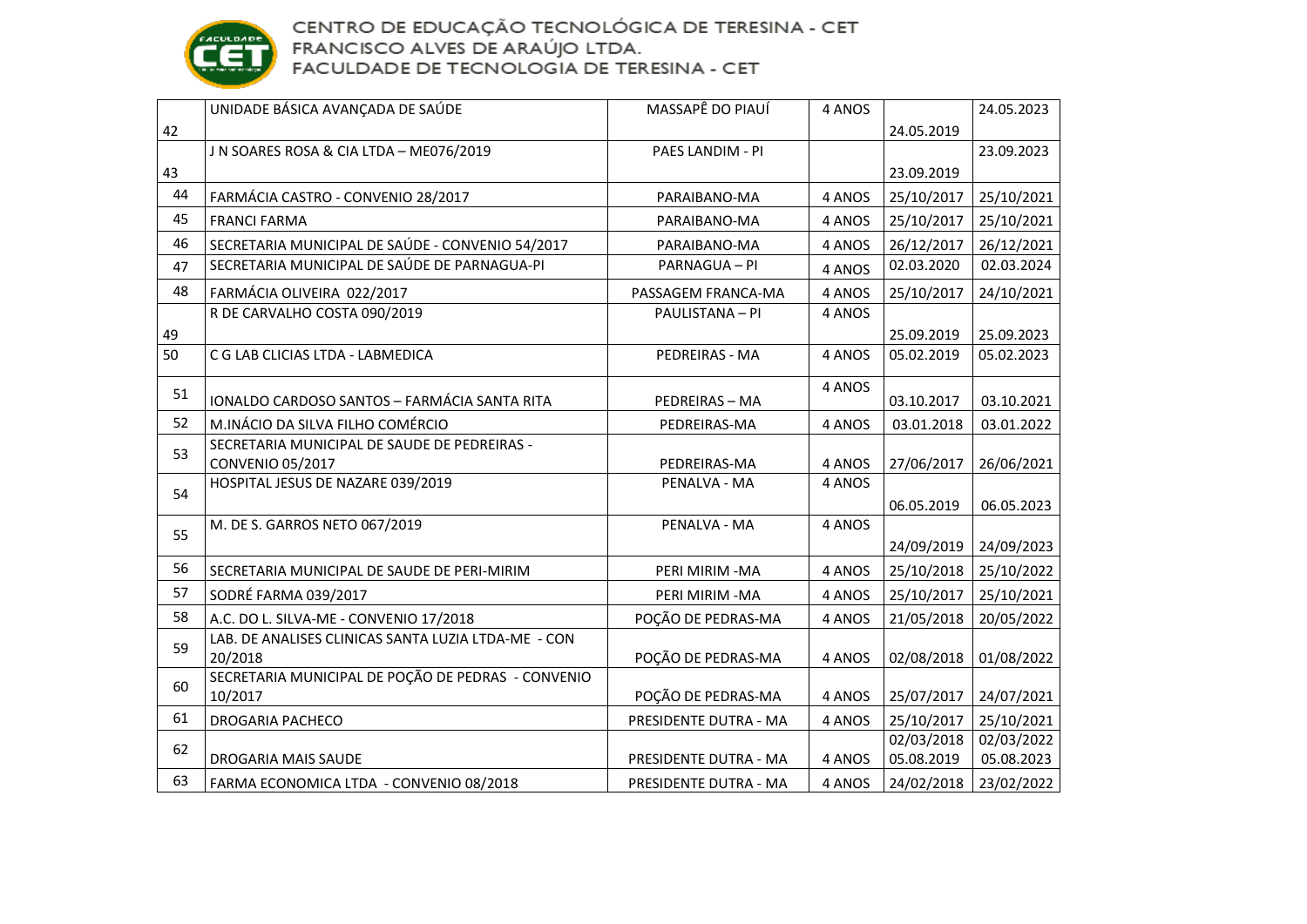

| 64 | HOSPITAL MUNICIPAL DR. ELIGIO ABATH                | PRESIDENTE DUTRA - MA        | 4 ANOS  | 10/06/2018 | 10/02/2022 |
|----|----------------------------------------------------|------------------------------|---------|------------|------------|
| 65 | J A COSTA LIMA 061/2019                            | PRESIDENTE DUTRA - MA        | 04 ANOS |            |            |
|    |                                                    |                              |         | 22.07/2019 | 22.072023  |
| 66 | SECRETARIA MUNICIPAL DE SAÚDE                      | PRESIDENTE DUTRA - MA        | 4 ANOS  |            |            |
|    |                                                    |                              |         | 03.06.2019 | 03.06.2023 |
| 67 | ANASTASIA FARMÁCIA DE MANIPULAÇÃO                  | PRESIDENTE DUTRA - MA        | 4 ANOS  | 03.11.2020 | 03.11.2024 |
| 68 | <b>DROGARIA JESUS</b>                              | PRESIDENTE DUTRA - MA        | 4 ANOS  | 12/07/2018 | 12/07/2022 |
| 69 | NUTRILAR INDUSTRIA DE SABÃO E OLEO LTDA CONV.      |                              | 04 ANOS |            |            |
|    | 047/2019                                           | <b>PRESIDENTE DUTRA - MA</b> |         | 25.05.2019 | 25.05.2023 |
|    | IMLAB LABORATÓRIO DE ANÁLISES CLÍNICAS 017/2020    | <b>PRESIDENTE DUTRA - MA</b> | 04 ANOS | 27.01.2020 | 27.01.2024 |
| 70 |                                                    |                              |         |            |            |
| 71 | DROGARIA PACHECO 030/2017                          | PRESIDENTE DUTRA-MA          | 4 ANOS  | 25/10/2017 | 24/10/2021 |
| 72 | FARMACIA MATHEUS 029/2017                          | PRESIDENTE DUTRA-MA          | 4 ANOS  | 25/10/2017 | 24/10/2021 |
| 73 | DROG.MORAES-WILSON MORAES DE LACERDA DROGARIA -    |                              |         |            |            |
|    | 11/2017                                            | REGENERAÇÃO- PI              | 4 ANOS  | 20/08/2017 | 19/08/2021 |
| 74 | SECRETARIA MUNICIPAL DE SAÚDE DE REGENERAÇÃO - PI- |                              |         |            |            |
|    | CONV 02/2018                                       | REGENERAÇÃO-PI               | 4 ANOS  | 02/04/2018 | 01/04/2022 |
| 75 | LABORATORIO SÃO LUCAS                              | SANTA HELENA - MA            | 4 ANOS  | 03.03.2020 | 03.03.2024 |
|    | LABORATÓRIO VIDA SAÚDE                             | SANTA QUITERIA - MA          | 4 ANOS  | 03.02.2020 | 03.02.2024 |
| 76 |                                                    |                              |         |            |            |
|    | SECRETAQRIA MUNICIPAL DE SAÚDE E SANEAMENTO        | SANTO ANTONIO DOS LOPES -    | 4 ANOS  |            |            |
|    |                                                    | MA                           |         |            |            |
| 77 |                                                    |                              |         | 03.02.2020 | 03.02.2024 |
|    | HOSPITAL MUNICIPAL FELIPE JORGE 017/2019           | SÃO BERNARDO - MA            | 4 ANOS  |            |            |
| 78 |                                                    |                              |         | 07.05.2019 | 07.05.2023 |
|    |                                                    | SÃO DOM. DO MARANHÃO -       |         |            |            |
| 79 | DROGARIA NIELE COSMETIC'S CONVENIO - CONVENIO      | MA                           |         |            |            |
|    | 20/2017                                            |                              | 4 ANOS  | 25/09/2017 | 24/09/2021 |
| 80 |                                                    | SÃO DOM. DO MARANHÃO -       |         |            |            |
|    | MARIFER MEDICAMENTOS LTDA - CONVENIO 40/2017       | MA                           | 4 ANOS  | 25/10/2017 | 24/10/2021 |
|    |                                                    |                              |         |            |            |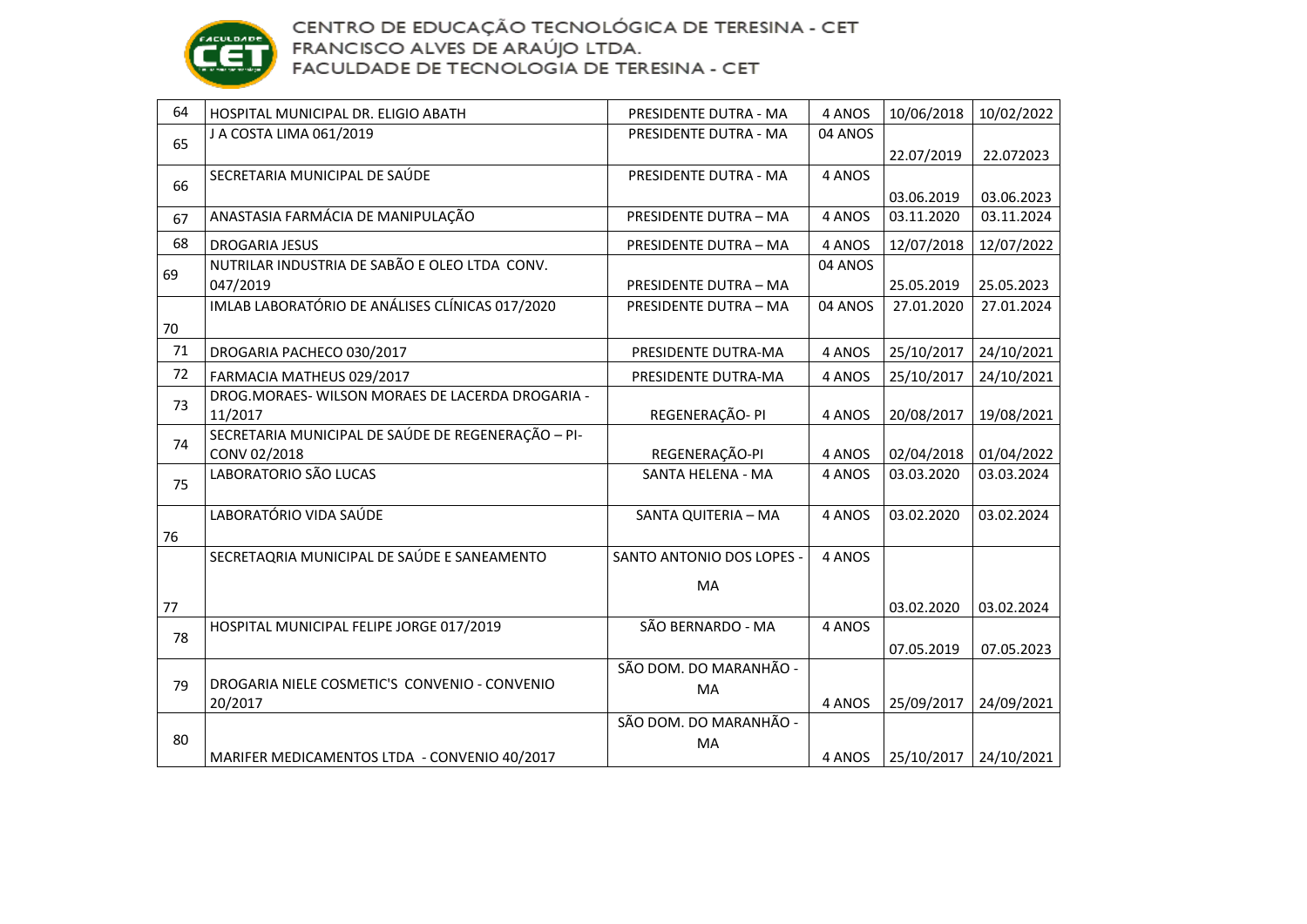

| 51 | SEC. MUNCIPAL DE SAÚDE DE SÃO DOMINGOS-MA - CONV                                                  | SÃO DOM. DO MARANHÃO -      |         |            |                         |
|----|---------------------------------------------------------------------------------------------------|-----------------------------|---------|------------|-------------------------|
|    | 02/2018                                                                                           | MA                          | 4 ANOS  | 23/01/2018 | 22/01/2022              |
|    | ANTUNES E SILVA LTDA / MEGA FARMA0 85/2019                                                        | SÃO DOMINGOS DO             | 04 ANOS |            |                         |
|    |                                                                                                   | MARANHÃO                    |         |            |                         |
| 82 |                                                                                                   |                             |         | 01.10.2019 | 01.10.2023              |
|    | FARMÁCIA SÃO FRANCISCO 091/2019                                                                   | SÃO FRANCISCO DE ASSIS - PI | 4 ANOS  |            | 23.09.2023              |
| 83 |                                                                                                   |                             |         | 23.09.2019 |                         |
| 84 | FUNDO MUNICIPAL DE SAUDE                                                                          | SÃO JOÃO DO PIAUI- PI       | 4 ANOS  | 26/04/2019 | 26.04.2023              |
| 85 |                                                                                                   | SÃO JOÃO DOS PATOS - MA     |         |            |                         |
|    | LAB. PATOENSE DE ANALISES CLÍNICAS - LAPAC<br>SECRETARIA MUNICIPAL DE SAÚDE DE são João dos patos | SÃO JOÃO DOS PATOS - MA     | 4 ANOS  | 22/02/2019 | 22/02/2023              |
| 86 |                                                                                                   |                             | 4 ANOS  | 26/12/2017 | 26/12/2021              |
| 87 | R M C DA SILVA - ME                                                                               | SÃO LUIS - MA               | 04 ANOS | 03.09.2018 | 03.09.2022              |
|    |                                                                                                   |                             | 4 ANOS  |            |                         |
| 88 | ARAILDES B DE ARAÚJO 083/2019                                                                     | SÃO MATEUS - MA             |         | 23.09.2019 | 23.09.2023              |
| 89 | M. V. R. ALBUQUERQUE 069/2019                                                                     | SÃO MATEUS - MA             | 4 ANOS  | 23.09.2019 | 23.09.2023              |
|    | UNIDADE BÁSICA DE SAUDE DE SENADOR LA ROCQUE -                                                    |                             |         |            |                         |
| 90 | CONVENIO 24/2018                                                                                  | SENADOR LA ROCQUE           | 4 ANOS  | 13/12/2018 | 13/12/2022              |
|    | NEWLAB CENTRO DE DIAGNOSTICO                                                                      | <b>TERESINA</b>             | 04 ANOS |            |                         |
| 91 |                                                                                                   |                             |         | 03.07.2019 | 03.07.2023              |
| 92 | M L S SALSA LTDA                                                                                  | <b>TERESINA - PI</b>        | 4 ANOS  | 11.11.2020 | 11.11.2024              |
|    |                                                                                                   |                             |         |            |                         |
| 93 | A.F.M. DE MELO - ME (A.M. FARMA) - CONVENIO 18/2017                                               | TERESINA - PI               | 4 ANOS  | 01/06/2014 | 31/05/2021              |
| 94 | BIOCLINICA EXAMES MÉDICOS E LABORATORIAIS                                                         | <b>TERESINA - PI</b>        | 02 ANOS | 04.08.2019 | 04.08.2021              |
| 95 | DROGARIA MARQUES CONVENIO - CONVENIO 18/2017                                                      | TERESINA - PI               | 4 ANOS  | 25/09/2017 | 24/09/2021              |
| 96 | DROGARIA SÃO JOÃO 019/2017                                                                        | TERESINA - PI               | 4 ANOS  | 25/09/2017 | 24/09/2021              |
| 97 | M L S SALSA LTDA                                                                                  | TERESINA - PI               | 4 ANOS  | 11.11.2020 | 11.11.2024              |
|    |                                                                                                   |                             |         |            |                         |
|    | EMPREENDIMENTOS FARMACÊUTICOS GLOBO LTDA /                                                        | TERESINA - PI               |         |            |                         |
| 98 | <b>DROGARIA GLOBO</b>                                                                             |                             |         |            |                         |
|    |                                                                                                   |                             | 4 ANOS  |            | 12/08/2019   12/08/2023 |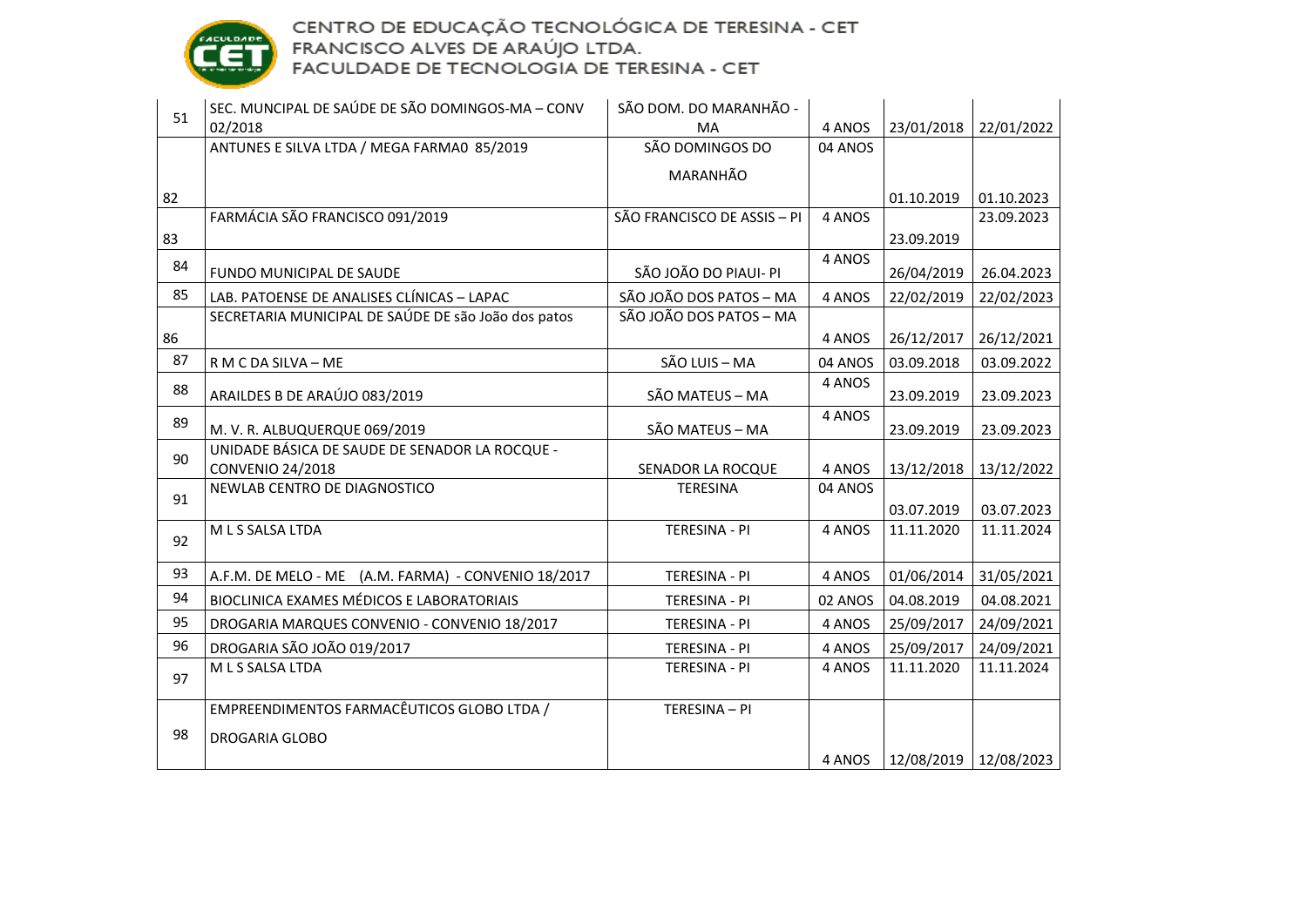

| 99  | FERNANDO HENRIQUE DA COSTA AZEVEDO EIREL                              | TERESINA - PI             | 4 ANOS  | 10.04.2019 | 10.04.2023 |
|-----|-----------------------------------------------------------------------|---------------------------|---------|------------|------------|
|     | INSTITUTO TECNOLOGICO DE AVALIAÇÃO DO CORAÇÃO -                       |                           | 2 ANOS  |            |            |
| 100 | <b>ITACOR 04/2019</b>                                                 | TERESINA - PI             |         | 11.02.2019 | 11.02.2021 |
| 101 | PHARMA MANIPULAÇÃO LTDA - ARTESANI                                    | TERESINA - PI             | 04 ANOS |            |            |
|     |                                                                       |                           |         | 25.06.2019 | 25.06.2023 |
| 102 | DROGARIA DINIZ 094/2019                                               | <b>TERESINA -PI</b>       | 4 ANOS  |            |            |
|     |                                                                       |                           |         | 21.10.2019 | 21.10.2023 |
|     | SEC. MUN. DE SAÚDE 036/2019                                           | <b>TIMBIRAS - MA</b>      | 4 ANOS  |            |            |
| 103 |                                                                       |                           |         | 22.05.2019 | 22.05.2023 |
| 104 | MARIA DULCE ANGELIM DA SILVA - ME078/2019                             | TIMBIRAS - MA             | 4 ANOS  | 23.09.2019 | 23.09.2023 |
| 105 | FARMÁCIA GENÉRICA DE TUNTUM - CONVENIO 021/2017                       | <b>TUNTUM - MA</b>        | 4 ANOS  | 25/09/2017 | 24/09/2021 |
| 106 |                                                                       |                           | 4 ANOS  |            |            |
|     | R. FERNANDES DINIZ - ME / 005/2019                                    | <b>TUNTUM - MA</b>        |         | 25.02.2019 | 25.02.2023 |
| 107 | SECRETARIA MUNICIPAL DE SAUDE DE TUNTUM                               | <b>TUNTUM - MA</b>        | 4 ANOS  | 25/10/2017 | 24/10/2021 |
| 108 | E. V. S. NOLETO 071/2019                                              | <b>TUNTUM - MA</b>        | 4 ANOS  | 05/08/2019 | 05/08/2024 |
| 109 | SECRETARIA MUNICIPAL DE SAÚDE 035/2019                                | <b>TURIAÇU - MA</b>       | 4 ANOS  | 23.05.2019 |            |
| 110 | P C A ARAÚJO 089/2019                                                 | <b>TURILANDIA - MA</b>    | 04 ANOS | 23.09.2019 | 23.09.2023 |
| 111 | HOSPITAL EDY MELO                                                     | <b>URBANO SANTOS - MA</b> | 04 ANOS | 02.07.2019 | 02.072023  |
| 112 |                                                                       |                           | 04 ANOS |            |            |
|     | K FARMA- FARMÁCIA LTDA - EPP                                          | <b>URBANO SANTOS - MA</b> |         | 25.11.2017 | 25.11.2023 |
| 113 | LUCINETE DA S OLIVEIRA                                                | <b>URBANO SANTOS - MA</b> | 4 ANOS  | 01/09/2018 | 01/09/2022 |
| 114 | A. L. N. FERNANDES                                                    | VITÓRIA DO MEARIM - MA    | 4 ANOS  | 25/09/2019 | 25/09/2023 |
| 115 | FARMA LARA - CONVENIO 31/2017                                         | VITÓRIA DO MEARIM - MA    | 4 ANOS  | 25/10/2017 | 24/10/2021 |
| 116 | SECRETARIA MUNICIPAL DE SAÚDE DE VITÓRIA DO MEARIM                    | VITÓRIA DO MEARIM - MA    | 4 ANOS  | 26/02/2018 | 25/02/2022 |
| 117 | SECRETARIA MUN. SAÚDE - LAB. ANALISES CLÍNICAS                        | MATA ROMA-MA              | 4 ANOS  | 08/02/2021 | 08/02/2025 |
| 118 | S.M. RODRIGUES PESSOA EIRELI - HOSP. SÃO FRANCISCO DE<br><b>ASSIS</b> | GRAJAÚ-MA                 | 4 ANOS  | 17/02/2021 | 17/02/2025 |
| 119 | POSTO DE SAÚDE CÂNDIDO HERMES                                         | DOM PEDRO - MA            | 4 ANOS  | 12/03/2019 | 12/02/2024 |
| 120 | RW MEDICINA LABORATORIAL LTDA                                         | GRAJAÚ - MA               | 4 ANOS  | 09/03/2020 | 09/03/2024 |
| 121 | FGN - FARMACIA DE MANIPULAÇÃO LTDA                                    | PICOS - PI                | 4 ANOS  | 01/02/2021 | 01/02/2025 |